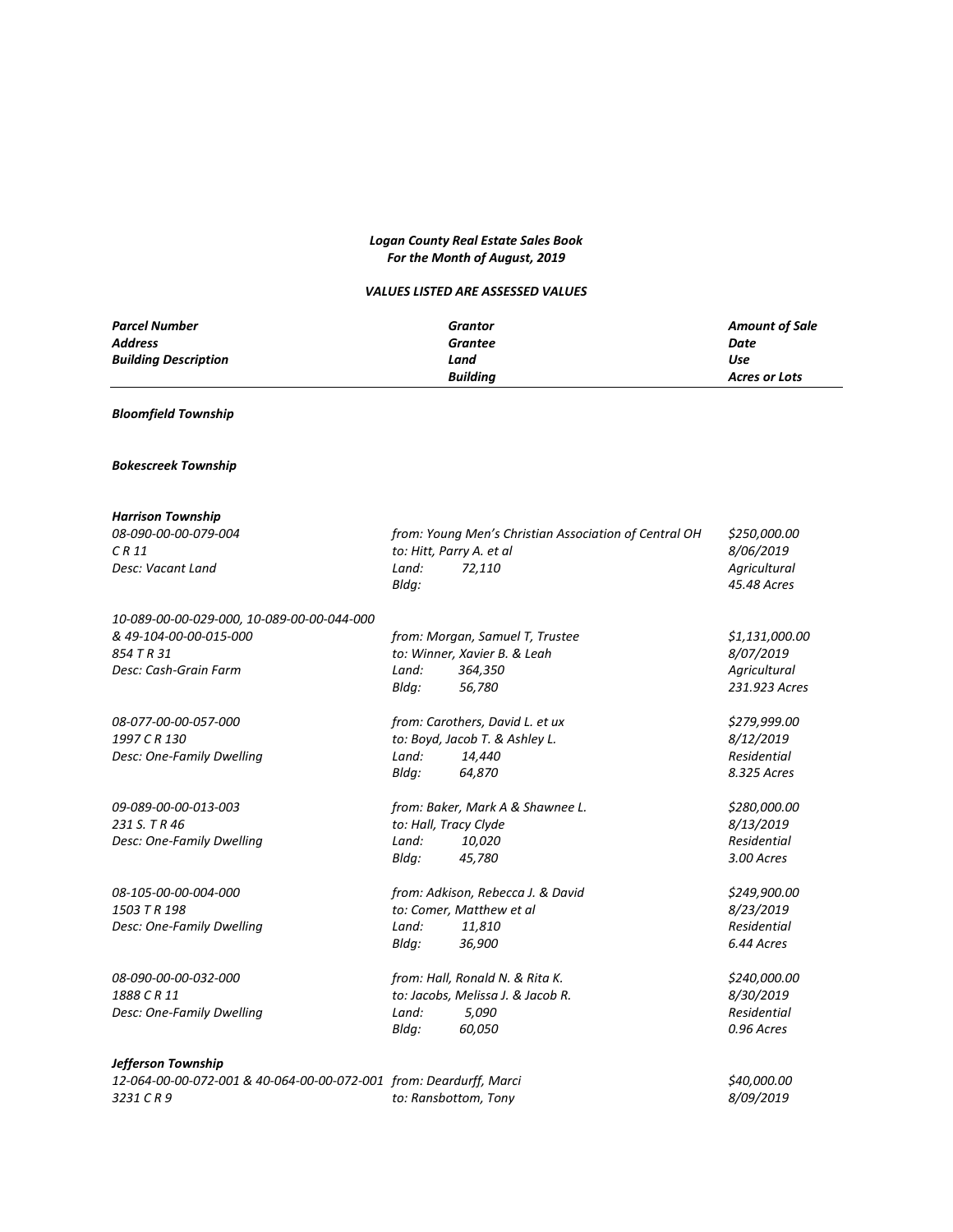| Desc: Mobile Home                                                                                           | Land:<br>Bldg:                         | 9,200<br>8,060                                                       | Residentlal<br>2.041 Acres              |
|-------------------------------------------------------------------------------------------------------------|----------------------------------------|----------------------------------------------------------------------|-----------------------------------------|
| 12-107-00-00-012-014 & 12-107-00-00-012-022 from: Greenbaum, Kim A. et al<br>TR <sub>179</sub>              |                                        | to: Steinberger, Wayne & Nancy                                       | \$37,900.00<br>8/14/2019<br>Residentlal |
| Desc: Vacant Land                                                                                           | Land:<br>Bldg:                         | 5,490                                                                | 2.154 Acres                             |
| 12-107-00-00-007-000<br>1931 T R 179                                                                        |                                        | from: Gillman, Rodney L.<br>to: Glandon, Mark & Myra                 | \$150,000.00<br>8/26/2019               |
| Desc: One-Family Dwelling                                                                                   | Land:<br>Bldg:                         | 5,500<br>29,940                                                      | Residentlal<br>Lot $3$                  |
| 12-094-13-01-009-000<br>Simon Kenton Dr.                                                                    | from: Harlow, Joy<br>to: Childs, Frank |                                                                      | \$12,000.00<br>8/30/2019                |
| Desc: Other Residential Structures                                                                          | Land:<br>Bldg:                         | 1,720<br>3,850                                                       | Residential<br>Lot 226                  |
| <b>Lake Township</b><br>15-107-10-01-010-000                                                                |                                        |                                                                      |                                         |
| 925 Heidi Rd.                                                                                               |                                        | from: Henry, Shanel K.<br>to: Payne, Victor Ray & Sherry Lynn        | \$209,300.00<br>8/05/2019               |
| Desc: One-Family Dwelling                                                                                   | Land:                                  | 6,620                                                                | Residentlal                             |
|                                                                                                             | Bldg:                                  | 45,130                                                               | Part Lot 2                              |
| 15-078-00-00-037-001                                                                                        |                                        | from: Hooley, Cynthia J.                                             | \$420,000.00                            |
| 1568 U S 68<br>Desc: One-Family Dwelling                                                                    | Land:                                  | to: Horn, Steven et al<br>16,330                                     | 8/08/2019<br>Residentlal                |
|                                                                                                             | Bldg:                                  | 137,510                                                              | 5.962 Acres                             |
| <b>Liberty Township</b>                                                                                     |                                        |                                                                      |                                         |
| 18-121-20-02-009-000 & 18-121-20-02-010-001 from: Irish, Steven P et al                                     |                                        |                                                                      | \$275,000.00                            |
| 163 Tanglewood Dr.<br>Desc: One-Family Dwelling                                                             | Land:                                  | to: Holliday, Steven C. & Liza K.<br>8,630                           | 8/16/2019<br>Residential                |
|                                                                                                             | Bldg:                                  | 44,230                                                               | Lots 6 & 5pt                            |
| <b>McArthur Township</b><br>23-062-00-00-005-001 & 23-062-00-00-007-001 from: Stites, Gregory A. & Susan J. |                                        |                                                                      | \$764,500.00                            |
| 3939 C R 37                                                                                                 |                                        | to: Venture Out Resorts, LLC                                         | <i>8/08/2019</i>                        |
| Desc: Commercial Campgrounds                                                                                | Land:                                  | 29,150                                                               | Commercial                              |
|                                                                                                             | Bldg:                                  | 149,890                                                              | 29.267 Acres                            |
| 23-063-00-00-006-001<br>4631 T R 56                                                                         |                                        | from: Williams, Russell D. et ux<br>to: Cooper, Raburn & Jennifer A. | \$231,000.00<br>8/12/2019               |
| Desc: One-Family Dwelling                                                                                   | Land:                                  | 15,030                                                               | Residential                             |
|                                                                                                             | Bldg:                                  | 57,620                                                               | 9.739 Acres                             |
| 23-063-13-02-002-000<br>3429 E. Bell Rd.                                                                    |                                        | from: Hoffman, Karen K. et al                                        | \$180,000.00                            |
| Desc: One-Family Dwelling                                                                                   | Land:                                  | to: Stakey, Wayne A. & Marcia T.<br>5,590                            | 8/26/2019<br>Residential                |
|                                                                                                             | Bldg:                                  | 47,250                                                               | 0.50 Acres                              |
| 23-049-00-00-025-005                                                                                        |                                        | from: Wright, Harold David                                           | \$210,000.00                            |
| 4000 S R 274 W                                                                                              |                                        | to: DeVoe, Briane L. & Nina A.                                       | 8/26/2019                               |
| Desc: One-Family Dwelling                                                                                   | Land:<br>Bldg:                         | 10,030<br>46,060                                                     | Residential<br>3.391 Acres              |
| 21-036-00-00-033-000 & 21-036-00-00-034-001 from: Yoder, Thomas J. et al                                    |                                        |                                                                      | \$180,000.00                            |
| 7151 C R 101                                                                                                |                                        | to: Coblentz, Daniel G. & Rhoda D.                                   | 8/26/2019                               |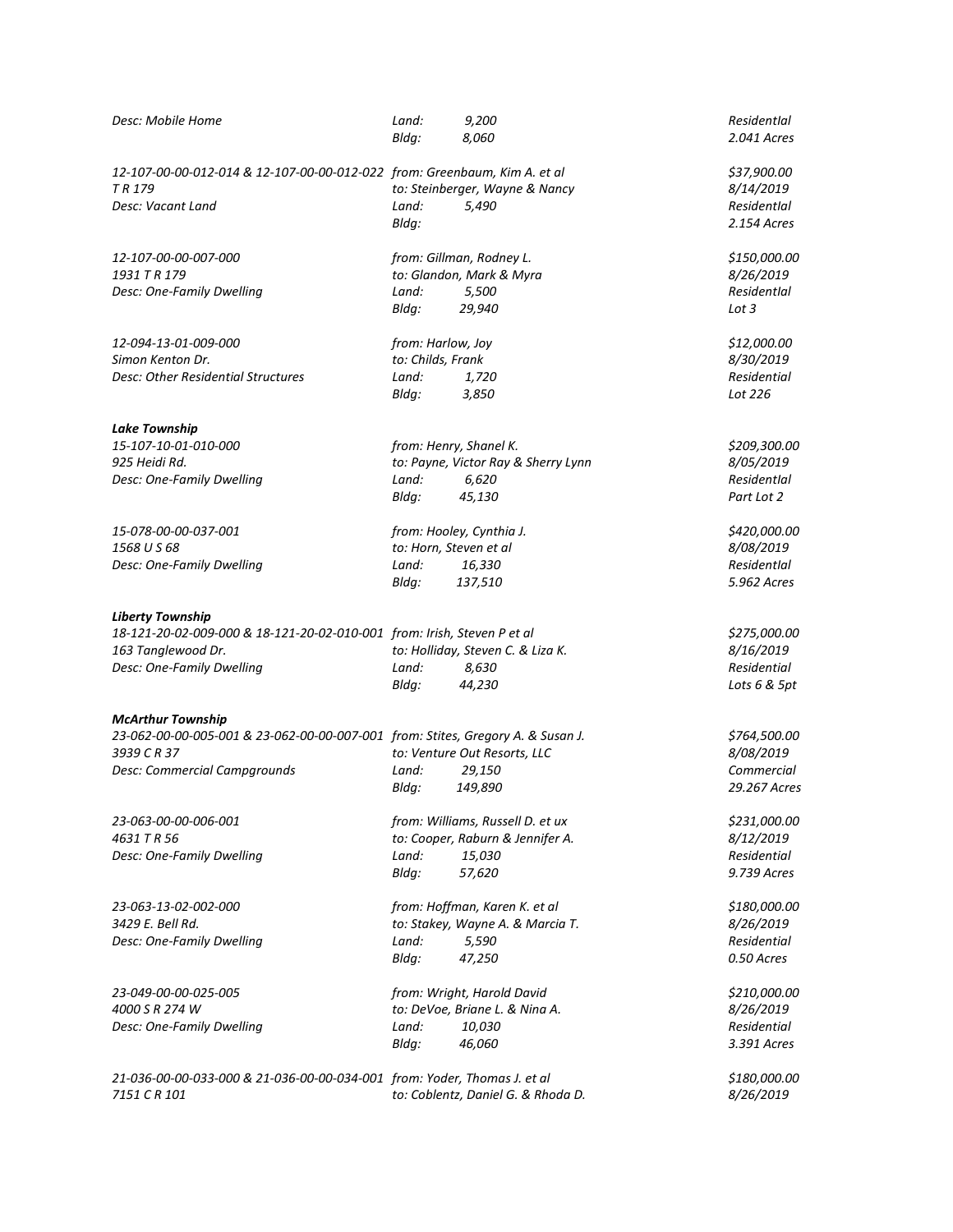| Desc: One-Family Dwelling                                                                 | Land:<br>Bldg: | 7,230<br>56,150                        | Residential<br>1.828 Acres |
|-------------------------------------------------------------------------------------------|----------------|----------------------------------------|----------------------------|
| <b>Miami Township</b>                                                                     |                |                                        |                            |
| 25-116-00-00-063-001                                                                      |                | from: Napier, Phyllis A.               | \$115,000.00               |
| 10652 T R 71                                                                              |                | to: Samples, Michael                   | 8/01/2019                  |
| Desc: One-Family Dwelling                                                                 | Land:          | 4,640                                  | Residential                |
|                                                                                           | Bldg:          | 22,110                                 | 1.21 Acres                 |
| <b>Monroe Township</b>                                                                    |                |                                        |                            |
| 30-137-00-00-001-001 & 30-137-00-00-001-002 from: Levan, Tyler R.                         |                |                                        | \$179,000.00               |
| 7153 CR 5                                                                                 |                | to: Smith, Brandon                     | 8/30/2019                  |
| Desc: One-Family Dwelling                                                                 | Land:          | 14,520                                 | Residential                |
|                                                                                           | Bldg:          | 24,570                                 | 7.242 Acres                |
| <b>Perry Township</b>                                                                     |                |                                        |                            |
| <b>Pleasant Township</b>                                                                  |                |                                        |                            |
| 34-103-00-00-013-001                                                                      |                | from: Snapp, Gerald K.                 | \$160,000.00               |
| 7567 C R 11                                                                               |                | To: Shutway, Raymond Daniel            | 8/12/2019                  |
| Desc: One-Family Dwelling                                                                 | Land:          | 4,150                                  | Residential                |
|                                                                                           | Bldg:          | 36,470                                 | 1.23 Acres                 |
| <b>Richland Township</b>                                                                  |                |                                        |                            |
| 36-021-00-00-010-000 & 36-021-00-00-011-000 from: Kinney, Samuel P. & Christine N. Tracey |                |                                        | \$2,029,862.70             |
| 9438 C R 49                                                                               |                | To: Farmland Reserve, Inc.             | 8/16/2019                  |
| Desc: Cash-Grain Farm                                                                     | Land:          | 433,580                                | Agricultural               |
|                                                                                           | Bldq:          |                                        | 294.34 Acres               |
| 36-019-06-02-028-000                                                                      |                | from: Bayman, Darlene                  | \$250,000.00               |
| 8778 Long Island Rd.                                                                      |                | To: Dyer, Douglas S. & Dawn M.         | 8/23/2019                  |
| Desc: One-Family Dwelling                                                                 | Land:          | 47,250                                 | Residential                |
|                                                                                           | Bldg:          | 27,930                                 | Lot 203                    |
| 36-019-11-04-001-000                                                                      |                | from: Benfield, David L. & Rochelle D. | \$25,000.00                |
| Lake Breeze Dr.                                                                           |                | To: Jarrett, Boyd L. & Karen L.        | 8/28/2019                  |
| Desc: Vacant Land                                                                         | Land:          | 3,440                                  | Residential                |
|                                                                                           | Bldg:          |                                        | Lot 40                     |
| 36-019-00-00-005-011                                                                      |                | from: Helmer, Joe L. & Meredith A.     | \$525,000.00               |
| 9545 Heron Way                                                                            |                | To: Bundy, Russell T. Jr., Trustee     | 8/29/2019                  |
| Desc: One-Family Dwelling                                                                 | Land:          | 56,000                                 | Residential                |
|                                                                                           | Bldg:          | 72,900                                 | 0.193 Acres                |
| <b>Rushcreek Township</b>                                                                 |                |                                        |                            |
| 40-065-00-00-025-000                                                                      |                | from: Davis, Howard D. & Tiffani N.    | \$350,000.00               |
| 2573 C R 25                                                                               |                | To: Varney, Cleveland & Joy            | 8/01/2019                  |
| Desc: One-Family Dwelling                                                                 | Land:          | 21,060                                 | Residential<br>9.558 Acres |
|                                                                                           | Bldg:          | 62,550                                 |                            |
| 40-040-00-00-001-002                                                                      |                | from: Walter, Robert J. & Jenna R.     | \$395,500.00               |
| 5988 T R 116                                                                              |                | To: Davis, Howard D. & Tiffani N.      | 8/01/2019                  |
| Desc: One-Family Dwelling                                                                 | Land:<br>Bldg: | 17,780<br>92,880                       | Residential<br>7.619 Acres |
| <b>Stokes Township</b>                                                                    |                |                                        |                            |
| 43-018-12-05-005-000                                                                      |                | from: Giessemen, Lisa                  | \$50,000.00                |
| CR 272                                                                                    |                | To: TJL Lakeside, LLC                  | 8/02/2019                  |
|                                                                                           |                |                                        |                            |
|                                                                                           |                |                                        |                            |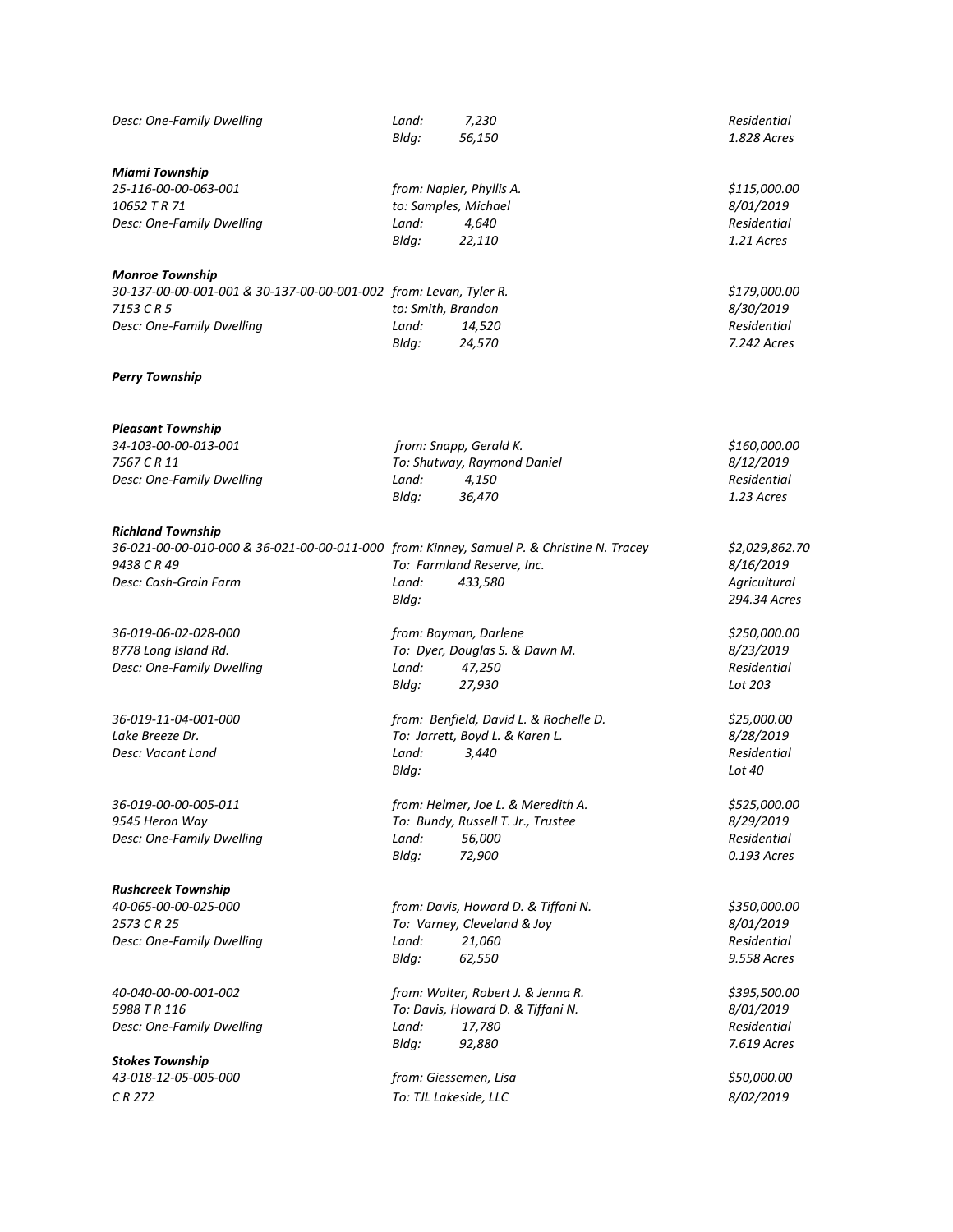| Desc: Vacant Land                                                                                    | Land:<br>Bldg:                   | 11,180                                 | Residential<br>2.11 Acres |
|------------------------------------------------------------------------------------------------------|----------------------------------|----------------------------------------|---------------------------|
| 43-019-09-01-008-002 & 43-019-09-01-008-005 from: Stolly, Kevin R. & Lori A.<br>9845 W Lakeshore Dr. | To: Duff, James David & Renee L. |                                        | \$253,000.00<br>8/02/2019 |
| Desc: One-Family Dwelling                                                                            | Land:                            | 78,930                                 | Residential               |
|                                                                                                      | Bldg:                            | 26,910                                 | 0.070 Acres               |
| 43-005-17-04-007-000, 43-005-17-04-007-001                                                           |                                  |                                        |                           |
| & 43-005-17-04-007-002                                                                               |                                  | from: Ropp, Robert M. & Connie Y       | \$40,000.00               |
| 11300 Tuscarora Path                                                                                 | To: Daily, Cheryl                |                                        | 8/05/2019                 |
| Desc: Other Residential Structures                                                                   | Land:                            | 5,430                                  | Residential               |
|                                                                                                      | Bldg:                            | 2,400                                  | Lots 2176-2178            |
| 43-018-16-07-014-509                                                                                 |                                  | from: Carter, Dennis C & Linda         | \$168,000.00              |
| 10243 CR 286                                                                                         |                                  | To: Mitchell, Thomas E & Robin L.      | 8/05/2019                 |
| Desc: Condominium                                                                                    | Land:                            | 17,500                                 | Residential               |
|                                                                                                      | Bldg:                            | 25,950                                 | Unit A-9                  |
| 43-005-16-23-003-000 & 43-005-16-23-004-000 from: Jacobs, Dorothea W.                                |                                  |                                        | \$65,000.00               |
| 9272 Elm Dr.                                                                                         |                                  | To: Bataille, Thomas K. et al          | 8/06/2019                 |
| Desc: One-Family Dwelling                                                                            | Land:                            | 3,330                                  | Residential               |
|                                                                                                      | Bldg:                            | 15,330                                 | Lots 18 & 19              |
| 43-006-10-01-009-000                                                                                 |                                  | from: Coyer, William H. & Elisabeth M. | \$172,000.00              |
| 15595 S R 235                                                                                        |                                  | To: Johnston, Cindi S.                 | 8/06/2019                 |
| Desc: One-Family Dwelling                                                                            | Land:                            | 3,750                                  | Residential               |
|                                                                                                      | Bldq:                            | 25,460                                 | 0.661 Acres               |
| 43-018-15-04-022-000                                                                                 |                                  | from: Morgan, Diana R.                 | \$140,000.00              |
| 8984 Walnut St.                                                                                      |                                  | To: Krukowski, Jan M.                  | 8/06/2019                 |
| Desc: One-Family Dwelling                                                                            | Land:                            | 44,100                                 | Residential               |
|                                                                                                      | Bldq:                            | 28,210                                 | Lot 38                    |
| 43-019-09-01-045-000                                                                                 |                                  | from: Lay, Robyn Lee                   | \$430,000.00              |
| 9280 Buckeye Dr.                                                                                     |                                  | To: Stites, Gregory A. & Susan J.      | 8/07/2019                 |
| Desc: One-Family Dwelling                                                                            | Land:                            | 69,300                                 | Residential               |
|                                                                                                      | Bldg:                            | 65,680                                 | Part Lot 115              |
| 43-018-12-01-004-000                                                                                 |                                  | from: Ramge, Thomas E & Mary L         | \$505,000.00              |
| 10840 Scioto Dr.                                                                                     |                                  | To: Parshall, Nancy & Stan             | 8/07/2019                 |
| Desc: One-Family Dwelling                                                                            | Land:                            | 66,150                                 | Residential               |
|                                                                                                      | Bldg:                            | 48,150                                 | Lot 4                     |
| 43-004-19-10-003-000                                                                                 |                                  | from: Kelley, Charles R. & Bianca E.V. | \$135,000.00              |
| 11380 Cooper Dr.                                                                                     |                                  | To: Back, Garner Jeffrey & Sandra Kay  | 8/08/2019                 |
| Desc: One-Family Dwelling                                                                            | Land:                            | 15,990                                 | Residential               |
|                                                                                                      | Bldg:                            | 27,970                                 | 3.042 Acres               |
| 43-005-15-08-033-000 & 43-005-15-08-033-001 from: Coate, Kathleen Sue, Trustee                       |                                  |                                        | \$267,000.00              |
| 14268 Collingwood Ave.                                                                               |                                  | To: Walther, D'Arcy N. & Kimberly A.   | 8/08/2019                 |
| Desc: One-Family Dwelling                                                                            | Land:                            | 115,990                                | Residential               |
|                                                                                                      | Bldg:                            | 25,550                                 | 0.024 Acre & Lot          |
| 43-005-18-08-020-000 & 43-005-18-08-028-000 from: Ulery, Bill & Janet                                |                                  |                                        | \$74,900.00               |
| 11055 Mohawk Path                                                                                    |                                  | To: Gannon, Christopher A. & Karen A.  | 8/09/2019                 |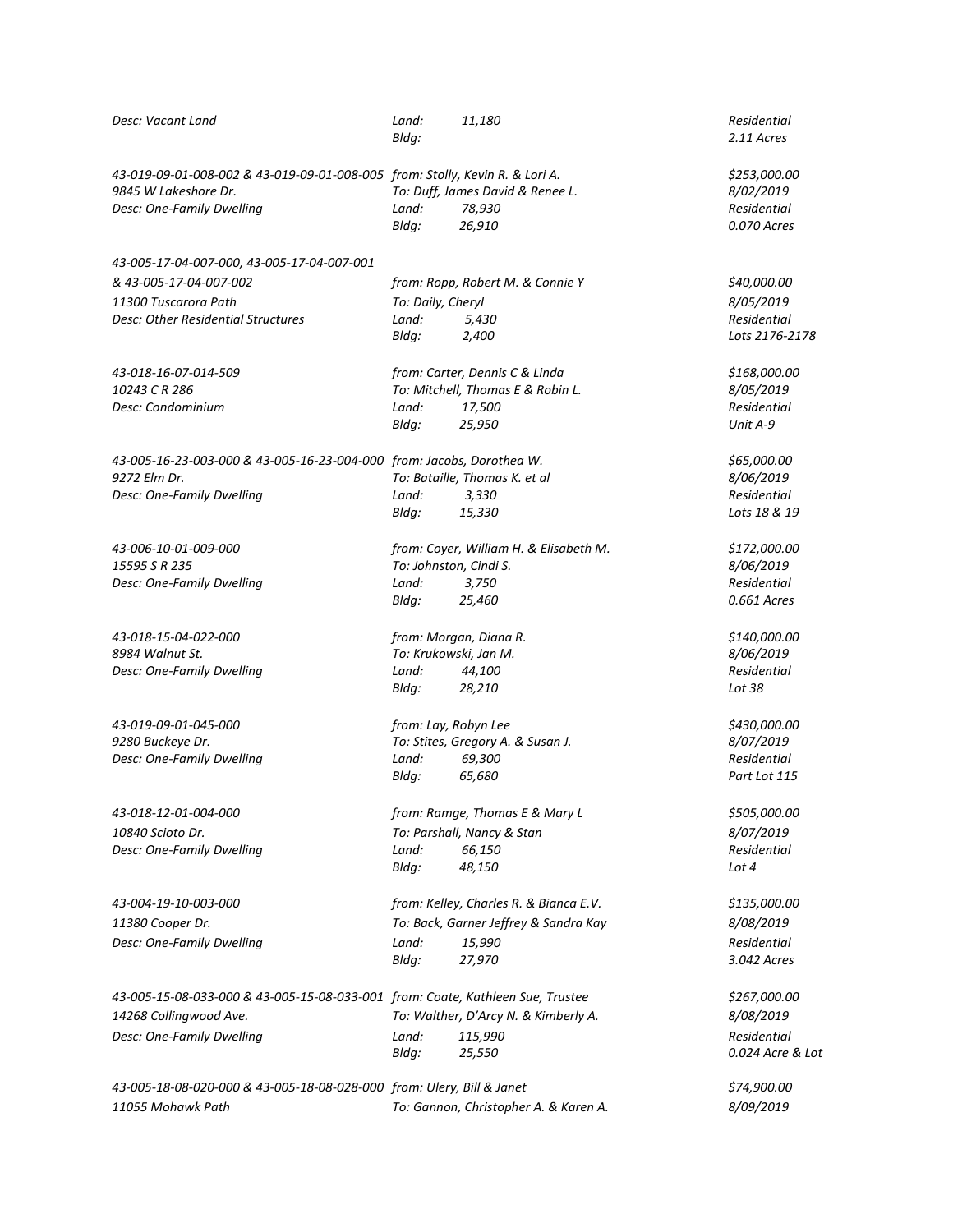| Desc: One-Family Dwelling                                                                | Land:                   | 2,760                                  | Residential          |
|------------------------------------------------------------------------------------------|-------------------------|----------------------------------------|----------------------|
|                                                                                          | Bldg:                   | 6,380                                  | <b>Multiple Lots</b> |
| 43-018-16-02-015-000 & 5 add'l parcels                                                   |                         | from: Indian Lake Properties LLC       | \$1,500,000.00       |
| 9432 Lakeshore Dr.                                                                       |                         | To: Duffy, Michael & Laura             | 8/09/2019            |
| Desc: One-Family Dwelling                                                                | Land:                   | 190,700                                | Residential          |
|                                                                                          | Bldg:                   | 101,140                                | 0.157 Acres & lots   |
| 43-031-07-05-007-000 & 43-031-07-05-006-000 from: Davis, Philip et al                    |                         |                                        | \$47,423.00          |
| 8817 Logan Ave.                                                                          | To: Frey, Harry         |                                        | 8/12/2019            |
| Desc: One-Family Dwelling                                                                | Land:                   | 3,300                                  | Residential          |
|                                                                                          | Bldg:                   | 14,200                                 | Lots 108-114         |
| 43-005-16-19-014-000 & 43-005-16-19-014-001 from: Cameron, Thomas C. & Norma J, Trustees |                         |                                        | \$325,000.00         |
| 11171 Elm St.                                                                            |                         | To: Butcher, Michael & Kimberly        | 8/14/2019            |
| Desc: One-Family Dwelling                                                                | Land:                   | 37,910                                 | Residential          |
|                                                                                          | Bldg:                   | 26,210                                 | 0.049 Acres & Lot    |
| 43-005-18-09-002-000, 43-005-18-09-048-000                                               |                         |                                        |                      |
| & 43-005-18-09-049-000                                                                   |                         | from: Waugh, Randall S. & Christine K. | \$53,500.00          |
| 11230 Mohawk Path                                                                        | To: Rigney, Brett et al |                                        | 8/16/2019            |
| Desc: Vacant Land                                                                        | Land:                   | 5,960                                  | Residential          |
|                                                                                          | Bldg:                   |                                        | <b>Multiple Lots</b> |
| 43-006-13-04-004-000                                                                     |                         | from: Weaver, James W.                 | \$30,000.00          |
| 9069 Queen Rd.                                                                           |                         | To: Klink, James & Kelly               | 8/16/2019            |
| Desc: Vacant Land                                                                        | Land:                   | 3,280                                  | Residential          |
|                                                                                          | Bldg:                   |                                        | Lot 4                |
| 43-005-14-19-026-000                                                                     |                         | from: Waugh, Randall S. & Christine K. | \$21,500.00          |
| Cherokee Path                                                                            |                         | To: Jumper, Linda & Robert             | 8/19/2019            |
| Desc: Vacant Land                                                                        | Land:                   | 1,490                                  | Residential          |
|                                                                                          | Bldg:                   |                                        | Lot 857              |
| 43-004-19-14-002-000 & 43-004-19-14-002-001 from: Heffner, Thomas L. & Peggy A.          |                         |                                        | \$162,000.00         |
| 11591 Horseshoe Channel Dr.                                                              |                         | To: Schroeder, Megan R.                | 8/23/2019            |
| Desc: One-Family Dwelling                                                                | Land:                   | 8,740                                  | Residential          |
|                                                                                          | Bldg:                   | 21,860                                 | Lots 13 & 15         |
| 43-004-19-12-034-000                                                                     |                         | from: Kravos, Donald D. & Margaret M.  | \$325,000.00         |
| 11157 Macalpine Way                                                                      | To: Heintz, Bonnie J.   |                                        | 8/26/2019            |
| Desc: One-Family Dwelling                                                                | Land:                   | 37,990                                 | Residential          |
|                                                                                          | Bldg:                   | 61,760                                 | Lot 46               |
| 43-005-16-01-004-000 & 5 add'l parcels                                                   |                         | from: Frymeyer, Ashley et al           | \$127,000.00         |
| 11545 Ash St.                                                                            | To: Seaman, Ginger S.   |                                        | 8/29/2019            |
| Desc: Mobile Home                                                                        | Land:                   | 3,940                                  | Residential          |
|                                                                                          | Bldg:                   | 27,130                                 | <b>Multiple Lots</b> |
| 43-004-19-12-015-000                                                                     | from: Sandifer, Rick L. |                                        | \$159,000.00         |
| 11264 Cooper Ave.                                                                        |                         | To: Jacobs, Michael D. & Valeri L.     | 8/29/2019            |
| Desc: Mobile Home                                                                        | Land:                   | 28,350                                 | Residential          |
|                                                                                          | Bldg:                   | 13,150                                 | 0.207 Acres          |
| 43-005-18-04-011-000                                                                     | from: Curl, Sharon K.   |                                        | \$30,000.00          |
| 11132 Shawnee Path                                                                       |                         | To: Hawthorne, William B.              | 8/29/2019            |
| Desc: Other Residential Structures                                                       | Land:                   | 2,790                                  | Residential          |
|                                                                                          |                         |                                        |                      |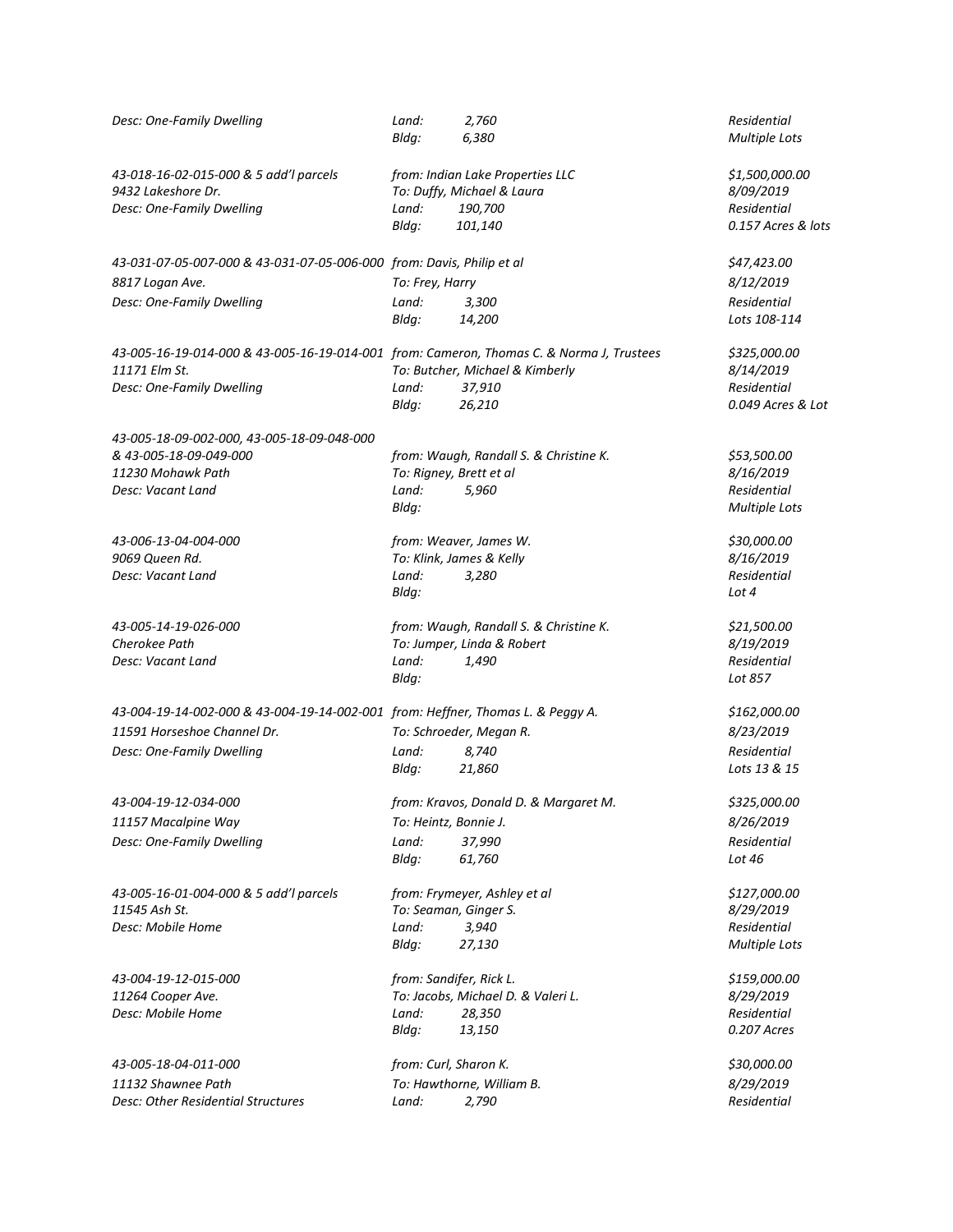|                                                                                      | Bldg:                   | 2,470                                |  | Lots 1892 & 1893                 |
|--------------------------------------------------------------------------------------|-------------------------|--------------------------------------|--|----------------------------------|
| 43-005-14-22-035-000 & 43-005-14-22-036-000 from: Glass, Tamera A.                   |                         |                                      |  | \$50,000.00                      |
| 11407 Kickapoo Path                                                                  |                         | To: Hindall, Joe & Virginia          |  | 8/29/2019                        |
| Desc: Other Residential Structures                                                   | Land:                   | 3,490                                |  | <b>Residential</b>               |
|                                                                                      | Bldg:                   | 3,440                                |  | Lots 1666 & 1667                 |
| 43-005-16-24-001-000                                                                 |                         | from: Schlenker, John A. et al       |  | \$273,500.00                     |
| 11091 Newland Rd                                                                     | To: Langhals, Patricia  |                                      |  | 8/30/2019                        |
| Desc: One-Family Dwelling                                                            | Land:                   | 43,310                               |  | Residential                      |
|                                                                                      | Bldg:                   | 24,520                               |  | 0.176 Acres                      |
| 43-018-12-09-032-000 & 43-018-12-09-035-000 from: Muirhead, Mark M.                  |                         |                                      |  | \$350,000.00                     |
| 11061 Seminole Shore Rd.                                                             |                         | To: VanSickle, Robert W. & Jamie L.  |  | 8/30/2019                        |
| Desc: One-Family Dwelling                                                            | Land:                   | 43,860                               |  | Residential                      |
|                                                                                      | Bldg:                   | 37,460                               |  | 0.34 Acres                       |
| 43-018-16-06-006-000                                                                 |                         | from: Plahuta, James P. & Leslie     |  | \$315,000.00                     |
| 10157 Seminole Shore Rd.                                                             |                         | To: Miner, Keith J. & Jessica R.     |  | 8/30/2019                        |
| Desc: One-Family Dwelling                                                            | Land:                   | 50,400                               |  | Residential                      |
|                                                                                      | Bldg:                   | 27,810                               |  | Lot 138                          |
| <b>Union Township</b>                                                                |                         |                                      |  |                                  |
| 50-134-00-00-020-000                                                                 | from: Miller, Justin    |                                      |  | \$179,900.00                     |
| 2492 S R 508                                                                         |                         | to: Watkins, Christina R. & Kelly S. |  | 8/16/2019                        |
| Desc: One-Family Dwelling                                                            | Land:                   | 7,190                                |  | Residential                      |
|                                                                                      | Bldg:                   | 28,630                               |  | 1.68 Acres                       |
| <b>Washington Township</b>                                                           |                         |                                      |  |                                  |
| 51-032-06-20-021-000 & 51-032-06-20-022-000 from: JRR Commercial LLC                 |                         |                                      |  | \$45,000.00                      |
| 8976 Court St.                                                                       | to: Stock, Linda A.     |                                      |  | 8/01/2019                        |
| <b>Desc: Other Residential Structures</b>                                            | Land:                   | 6,640                                |  | Residential                      |
|                                                                                      | Bldg:                   | 3,150                                |  | Lots 497 & 498                   |
| 51-033-05-04-015-000 & 51-033-05-04-015-001 from: Ruddle, Marsha L. & Michael A.     |                         |                                      |  | \$392,000.00                     |
| 7756 Edgewater Ave.                                                                  |                         | to: Heath, Jon T. & Elizabeth G.     |  | 8/09/2019                        |
| Desc: One-Family Dwelling                                                            | Land:                   | 47,460                               |  | Residential                      |
|                                                                                      | Bldg:                   | 29,980                               |  | 0.115 Acres                      |
| 51-032-12-23-014-000                                                                 | from: Anders, David     |                                      |  | \$59,000.00                      |
| 7424 Foster St.                                                                      |                         | to: Johnson, Shawn M. & Carly        |  | 8/15/2019                        |
| Desc: Other Residential Structures                                                   | Land:<br>Bldg:          | 4,750<br>5,330                       |  | Residential<br>Lots 32-33 & 34pt |
|                                                                                      |                         |                                      |  | \$35,000.00                      |
| 51-032-12-05-001-000 & 51-032-12-05-002-000 from: Oakey, Pat et al<br>7860 Maple St. | to: Gillespie, Derek M. |                                      |  | 8/20/2019                        |
| Desc: One-Family Dwelling                                                            | Land:                   | 6,060                                |  | Residential                      |
|                                                                                      | Bldg:                   | 11,560                               |  | Lots 95 & 98                     |
|                                                                                      |                         |                                      |  |                                  |
| <b>Zane Township</b>                                                                 |                         |                                      |  |                                  |
| 54-149-00-00-032-000                                                                 |                         | from: Smith, Roy C III & Rozaland H  |  | \$320,000.00                     |
| 9674 C R 44                                                                          |                         | to: Haaser, James D. & Jane E.       |  | 8/05/2019                        |
| Desc: One-Family Dwelling                                                            | Land:                   | 11,630                               |  | Residential                      |
|                                                                                      | Bldg:                   | 68,170                               |  | 3.175 Acres                      |
| <b>Belle Center Corporation</b>                                                      |                         |                                      |  |                                  |
| 39-022-05-12-007-000                                                                 |                         | from: Greynolds, Cameron             |  | \$73,000.00                      |
| 111 Maple St.                                                                        |                         | To: Hudson, Cynthia M.               |  | 8/20/2019                        |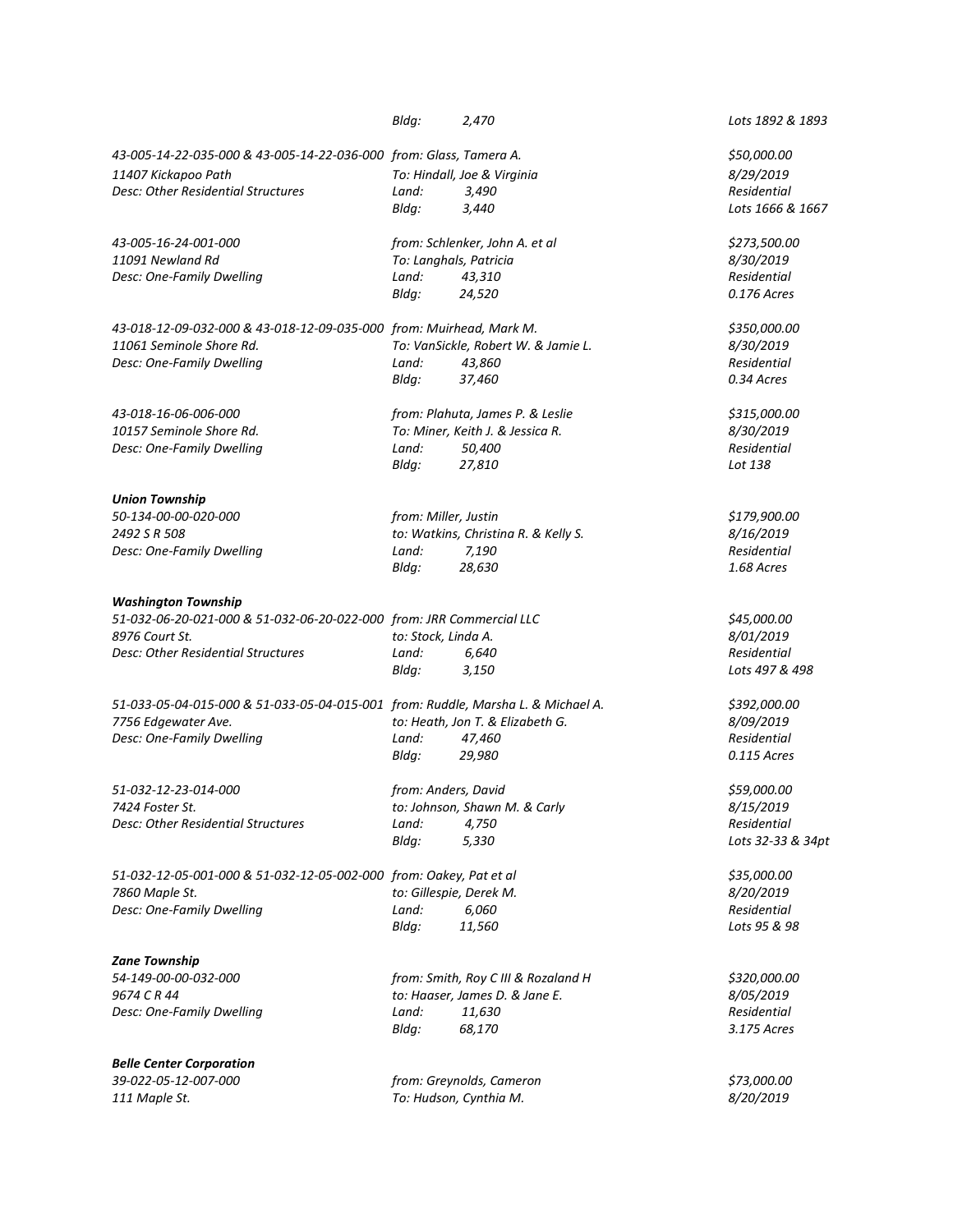| Desc: One-Family Dwelling                                               | Land:                       | 4,330                                    | Residential       |
|-------------------------------------------------------------------------|-----------------------------|------------------------------------------|-------------------|
|                                                                         | Bldg:                       | 11,640                                   | Part Lots 191-192 |
| 39-022-06-12-011-000                                                    | from: Defibaugh, Chelsea L. |                                          | \$75,000.00       |
| 309 Buckeye St. E.                                                      |                             | To: Case, Amanda M.                      | 8/27/2019         |
| Desc: One-Family Dwelling                                               | Land:                       | 4,330                                    | Residential       |
|                                                                         | Bldg:                       | 10,530                                   | Lot 168           |
| 39-022-06-05-021-000                                                    |                             | from: Quinton, Augusta Jr.               | \$152,629.38      |
| 503 State St.                                                           |                             | To: Manns, Jamie N. et al                | 8/30/2019         |
| Desc: One-Family Dwelling                                               | Land:                       | 3,770                                    | Residential       |
|                                                                         | Bldg:                       | 43,440                                   | 0.240 Acres       |
| <b>Bellefontaine Corporation</b>                                        |                             |                                          |                   |
| 17-092-10-08-025-002                                                    |                             | from: Farmer, Jonnathan C. & June E.     | \$260,000.00      |
| 309 Wedgewood Ct.                                                       |                             | To: Hall, Bradley J. & Margaret A.       | 8/01/2019         |
| Desc: One-Family Dwelling                                               | Land:                       | 10,500                                   | Residential       |
|                                                                         | Bldg:                       | 56,190                                   | Lot 4494          |
| 17-092-09-17-007-000                                                    |                             | from: Williams, Steve                    | \$150,000.00      |
| 126 Stanley St.                                                         |                             | To: Williams, Sylvia                     | 8/01/2019         |
| Desc: One-Family Dwelling                                               | Land:                       | 4,520                                    | Residential       |
|                                                                         | Bldq:                       | 24,260                                   | Lot 1506          |
| 17-092-09-03-008-000                                                    |                             | from: Clifford, Raymond                  | \$132,000.00      |
| 417 E. Brown Ave.                                                       |                             | To: Barnard, Samuel M. & Ellen P.        | 8/01/2019         |
| Desc: One-Family Dwelling                                               | Land:                       | 5,270                                    | Residential       |
|                                                                         | Bldg:                       | 16,770                                   | Lot 1825          |
| 17-078-00-00-106-040, 17-078-00-00-106-041                              |                             |                                          |                   |
| & 17-078-00-00-106-042                                                  |                             | from: Robinson Land Development LLC      | \$90,000.00       |
| Lost Creek Dr.                                                          | To: Pine Park, LLC          |                                          | 8/01/2019         |
| Desc: Vacant Land                                                       | Land:                       | 36,860                                   | Residential       |
|                                                                         | Bldg:                       |                                          | Lots 5110-5112    |
| 17-106-08-23-008-000 & 17-106-08-23-009-000 from: Smith, Brandon M.     |                             |                                          | 140,000.00        |
| 332 Wren Ave.                                                           |                             | To: Lewis, Braden M.                     | 8/01/2019         |
| Desc: One-Family Dwelling                                               | Land:                       | 9,130                                    | Residential       |
|                                                                         | Bldg:                       | 29,980                                   | Lots 3788 - 3789  |
| 17-078-18-02-004-000                                                    |                             | from: Clark, Roscelle Sr.                | \$185,000.00      |
| Z1321 Milligan Rd.                                                      |                             | To: Rogan, Sharon K.                     | 8/05/2019         |
| Desc: One-Family Dwelling                                               | Land:                       | 11,340                                   | Residential       |
|                                                                         | Bldg:                       | 30,370                                   | Lot 3870          |
| 17-092-09-18-031-000                                                    |                             | from: Logan Rentals., Ltd.               | \$55,000.00       |
| 608 E. Sandusky Ave.                                                    |                             | To: Niswonger, David II                  | 8/07/2019         |
| Desc: One-Family Dwelling                                               | Land:                       | 3,540                                    | Residential       |
|                                                                         | Bldg:                       | 18,130                                   | 0.185 Acres       |
| 17-092-13-11-009-000 & 17-092-13-11-010-000 from: Levan, Michael Lee II |                             |                                          | \$152,900.00      |
| 429 Spring St.                                                          |                             | To: Reier, Scott Leroy & Brenda Jean     | 8/08/2019         |
| Desc: One-Family Dwelling                                               | Land:                       | 9,620                                    | Residential       |
|                                                                         | Bldg:                       | 33,590                                   | Lots 560 & 561    |
| 17-091-16-07-023-000                                                    |                             | from: Cox, Ann L. et al                  | \$92,000.00       |
| 344 S. Main St.                                                         |                             | To: Brewer, Gilbert Lee, Jr. & Tammy Sue | 8/08/2019         |
| Desc: One-Family Dwelling                                               | Land:                       | 3,220                                    | Residential       |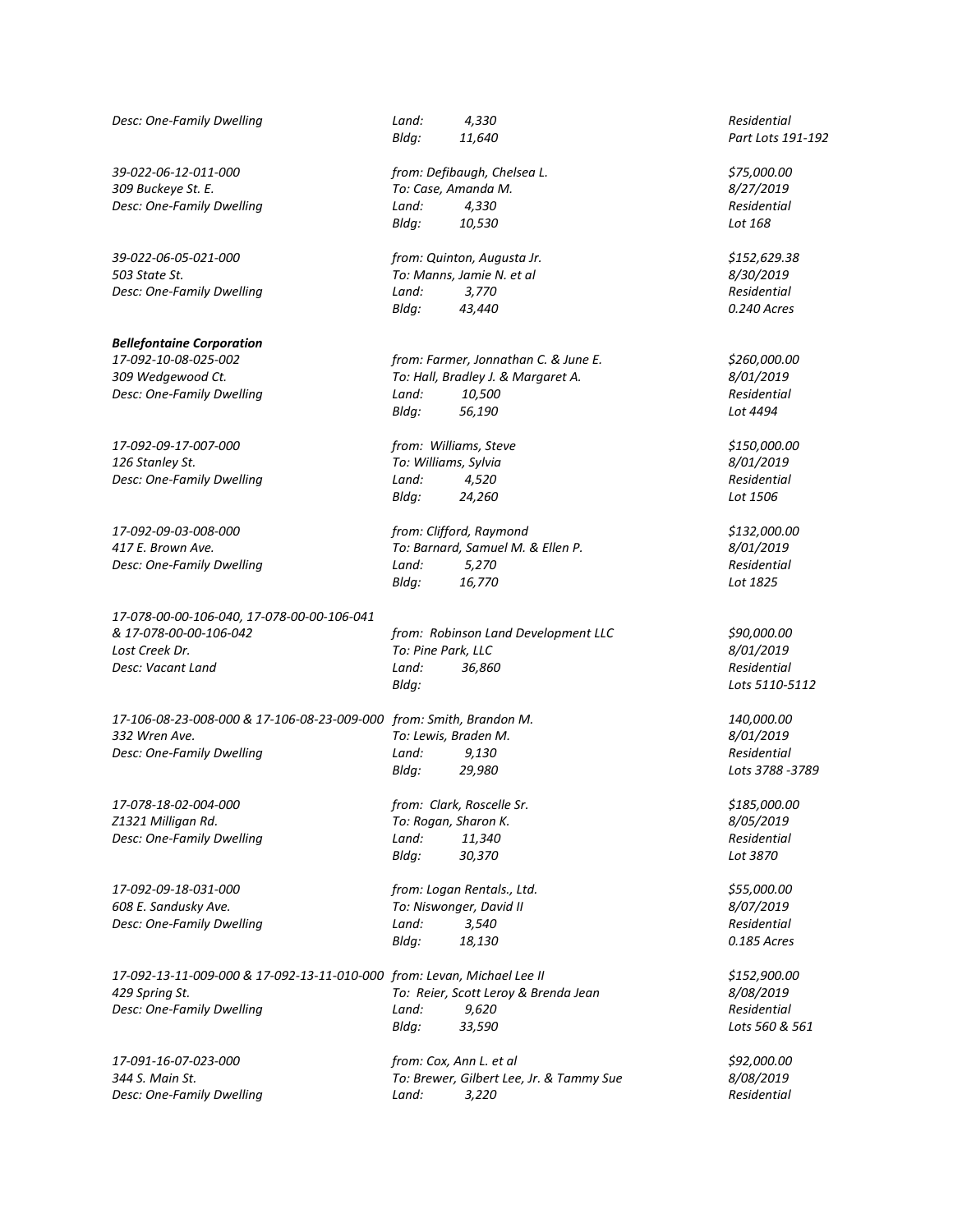*Albert Ave. To: MC Residential LLC 8/08/2019 Desc: Vacant Land Land: 1,120 Residential*

*17-092-13-07-028-000 from: Ginn, Corey \$125,000.00 301 Ludlow Rd. To: McFarland, Carrie M. 8/08/2019 Desc: One-Family Dwelling Land: 4,740 Residential*

*520 Woodland Dr. To: Crouso, Erin M. 8/08/2019 Desc: One-Family Dwelling Land:* 7,350

*17-092-17-01-004-002 & 17-092-17-01-005-000 from: Sharp, Lisa M. \$116,500.00 419 Belmont Ave. To: Smith, Richard F. Jr. 8/12/2019 Desc: One-Family Dwelling Land: 6,940 Residential*

*Desc: One-Family Dwelling Land:* 8,220

*17-107-05-01-008-000 from: Whitten, Phyllis A. \$130,000.00*

*Bldg: 25,150 Part Lot 295*

*17-091-07-15-002-000 from: Star Holdings \$5,000.00 Bldg: 0.237 Acres*

*Bldg: 25,830 Part Lot 1076* 

*17-092-17-05-008-000 from: Keckler, Joyce \$105,000.00 428 Washington Ave. To: Amidon, Katie M., Trustee et al 8/08/2019 Desc: One-Family Dwelling Land: 5,530 Residential Bldg: 15,210 Lots 3082 & 3097* 

*17-092-06-07-008-000 from: Vandivere, Jonathan \$158,000.00 Bldg: 38,940 Lot 3921*

*17-091-12-07-013-000 from: Perry, Thomas R. & Christy A. \$124,500.00 221 E. Brown Ave. To: Meldau, Marsha D. et al 8/09/2019 Desc: One-Family Dwelling Land: 4,680 Residential Bldg: 26,120 Part Lot 652*

*Bldg: 17,910 Lots 3009 & 3010* 

*59-092-00-00-021-097 from: Ropp, Donald W. & Carolyn L. \$230,000.00 1413 White Pines Dr. To: Crisler, Rebecca S. 8/15/2019 Desc: One-Family Dwellling Land: 12,710 Residential Bldg: 48,790 Lot 5009*

*17-106-00-00-082-554 from: Ray, Dixie M. \$139,900.00 465 Woodside Place To: Vermillion, Steven E. & Debra M. 8/15/2019 Desc: Condominium Land: 5,510 Residential Bldg: 27,100 Unit 465*

*17-106-00-00-081-026 from: Lamb, Todd & Karen \$157,500.00 401 Kelly Way To: Maurice, John W. Boling 8/16/2019 Bldg: 37,840 Lot 4665*

*17-092-07-02-015-000 from: Tiendrebeogo, Jean-Paul & Rita Jo \$214,900.00 501 Oakwood Dr. To: Middaugh, Larry et al 8/16/2019 Desc: One-Family Dwelling Land: 6,580 Residential Bldg:* 43,730

*417 Superior St. To: Howell, Chase H. & Cera L. 8/19/2019 Desc: One-Family Dwelling Land: 5,770 Residential Bldg: 23,360 Lots 3661pt & 3662*

*17-092-06-08-005-000 from: Buffkin, William K. & Katherine A. \$180,000.00*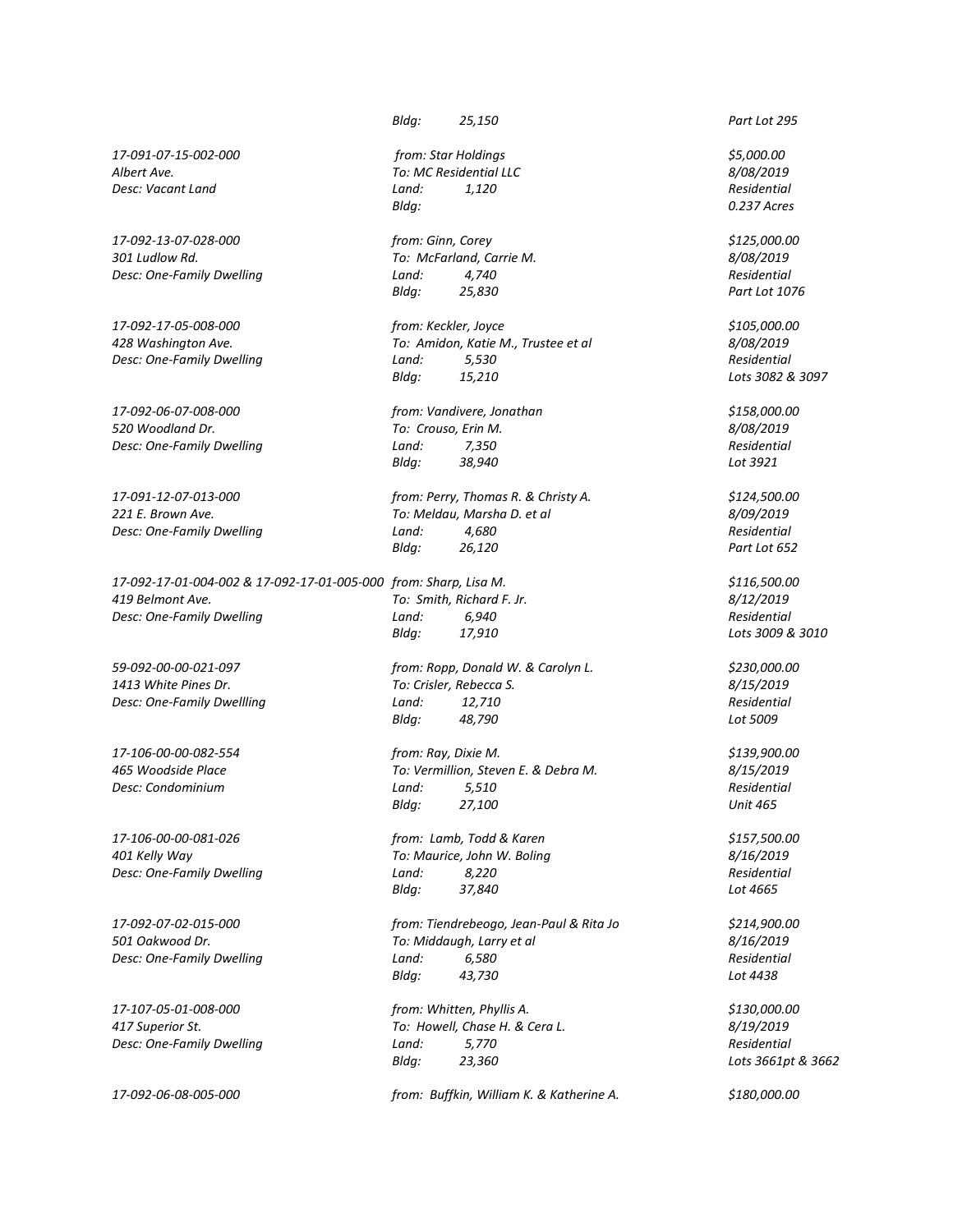*533 Hillcrest Dr. To: Ebbeskotte, Donavan M. 8/20/2019 Desc: One-Family Dwelling Land: 7,930 Residential*

*17-092-05-01-002-000 from: Dye, Steva J. \$119,900.00 1000 Rush Ave. To: Burton, Nicolas J. 8/26/2019 Desc: One-Family Dwelling Land: 9,800 Residential*

*17-091-11-15-009-000 from: Eitel, Kevin & Mary \$75,000.00 804 W. Sandusky Ave. To: Pardon, Brian J. 8/26/2019 Desc: One-Family Dwelling Land: 2,860 Residential*

*Desc: One-Family Dwellling Land: 15,630* 

#### *DeGraff Corporation*

*26-117-10-02-009-000 & 5 add'l parcels from: Schindewolf Real Estate LLC \$350,000.00 200 S. Boggs St. To: MGI Leasing, Inc. 8/16/2019 Desc: Manufacturing and Assembly Land: 34,600 Industrial*

*Huntsville Corporation*

*Lakeview Corporation 47-017-14-11-012-000 & 47-017-14-11-012-001 from: New Beginnings Realty Investors, LLC \$22,000.00 310 Bentz St. To: Click, Deborah M. 8/12/2019 Desc: One-Family Dwelling Land: 2,430 Residential Bldg: 11,890 Multiple Lots*

*Quincy Corporation*

*Ridgeway Corporation*

*Bldg: 31,660 Lot 4101 17-092-05-08-002-000 from: Miller, Douglas S. & Jodie L. \$170,000.00 908 Allison To: Reminder, Jonathan M. & Makenzie J. 8/20/2019 Desc: One-Family Dwelling Land: 11,380 Residential*

*17-092-06-11-015-000 from: Payne, Victor R. & Sherry L. \$180,000.00 864 Hilltop Dr. To: Marker, Renee D. 8/26/2019 Desc: One-Family Dwelling Land: 8,850 Residential Bldg: 35,260 Lot 4308*

*Bldg: 23,460 Lot 3554*

*Bldg: 12,600 Lots 421 & 422*

*17-078-00-00-106-030 from: Matney, Dennis \$394,900.00 713 Stone Hollow Place To: Cordova, Karen L. & Joseph R. 8/26/2019 Bldg: 93,880 Lot 5086*

*59-092-00-00-019-025 from: Suman, Myra Lynn & Michael R. \$249,000.00 216 E. Glen Dr. To: Smith, Mark D. & Tamara D. 8/26/2019 Desc: One-Family Dwellling Land: 10,380 Residential Bldg: 52,630 Lot 4578*

*17-106-08-06-002-000 from: LEG, LLC \$600,000.00 300 Lake Ave. To: Thompson Lanes, LLC 8/30/2019 Desc: Bowling Alleys Land: 36,800 Commercial Bldg: 148,270 3.338 Acres*

*Bldg: 27,480 5.878 Acres*

*Bldg: 45,170 Lot 4180*